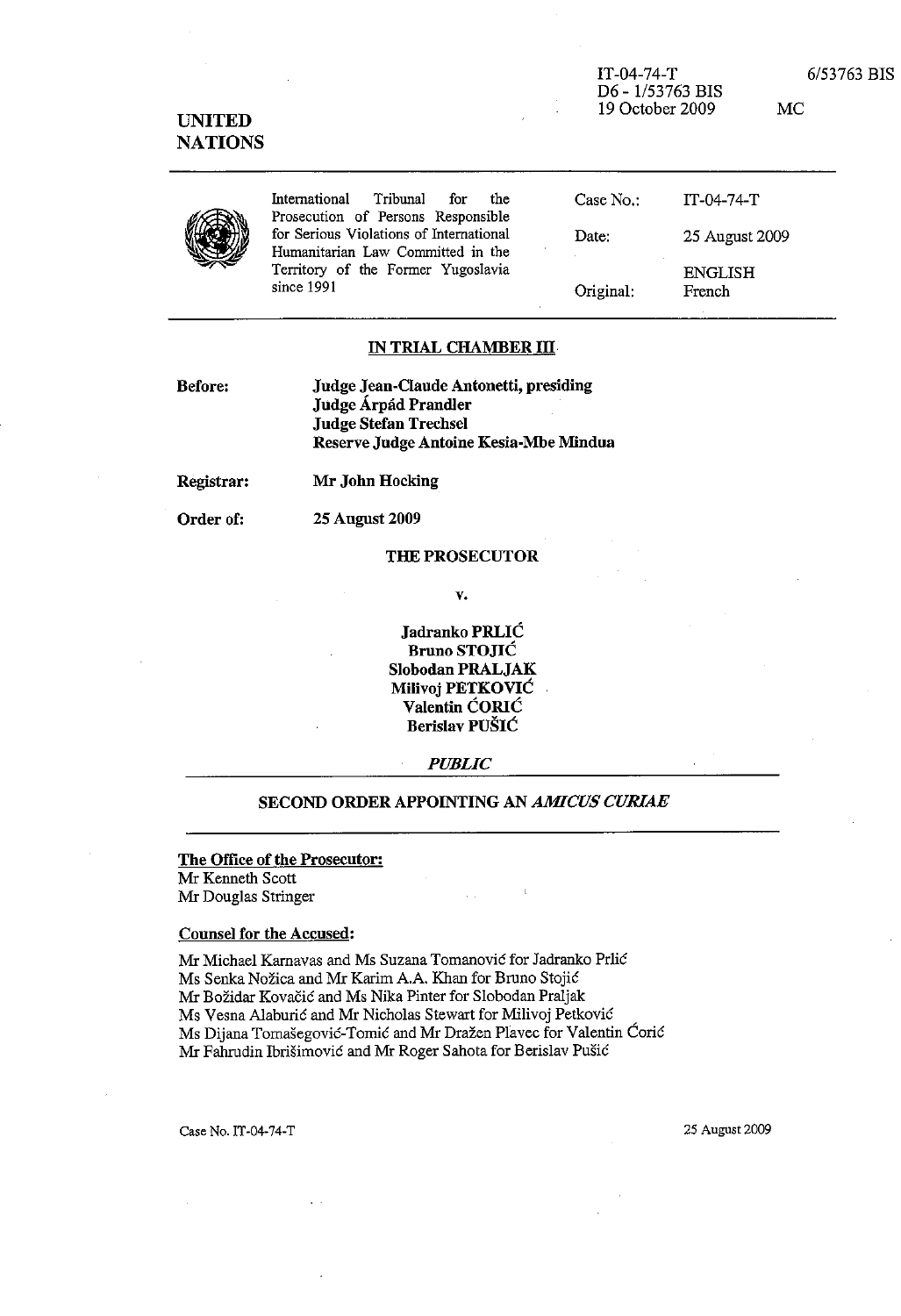**TRIAL CHAMBER III** ("Chamber") of the International Tribunal for the Proseeution of Persons Responsible for Serious Violations of International Humanitarian Law Committed јп the Territory of the Former Yugoslavia sinee 1991 ("Tribunal"),

## PROPRIO MOTU,

**NOTING** the "Order Appointing an *Amicus Curiae",* issued eonfidentially Ьу the Chamber оп 3 July 2009 ("Order of 3 July 2009"),

NOTING the "Order Amending the Appointment of an *Amicus Curiae*", issued by the Chamber оп 15 July 2009 ("Order of 15 July 2009"),

**NOTING** the "Advisory Орјпјоп of the *Amicus Curiae* Diseiplinary Couneil of the Association of Defence Counsel of the ICTY", filed on 13 August 2009 ("Opinion") Ьу the Diseiplinary Couneil of the Association of Defenee Counsel ("ADC"; together "Diseiplinary Couneil of the ЛDС ") ,

**CONSIDERING** that јп the Order of 3 ЈиЈу 2009, the Chamber seized the *"Amicus*  Committee" of the ADC and requested that it respond to the following questions:

То what extent тауа violation, misconduet or eontempt, within the meaning of the Code of Conduet for attorneys praetieing before the International Tribunal and/or the Rules, be constituted by the fact that a Defence Counsel repeatedly refuses to diselose to the Chamber and the parries the sourees of documents requested for admission Ьу way of written motion, оп the ground that the safety of the sources would, in general, be jeopardized by such disclosure?

То what extent тау а violation, miseonduct or eontempt, within the meaning of the Code of Conduct and/or the Rules, be constituted by the fact that this Counsel ultimately diseloses the identity of *some* of these sourees, after several reminders from the Charnber, without giving anу satisfaetory explanation justifying this late diselosure, and without seeking anу request for protective measures for these sourees?

То what extent тау а violation, miseonduct or eontempt оп the рат! of the Defence Counsel, within the meaning of the Code of Conduct and/or the Rules, be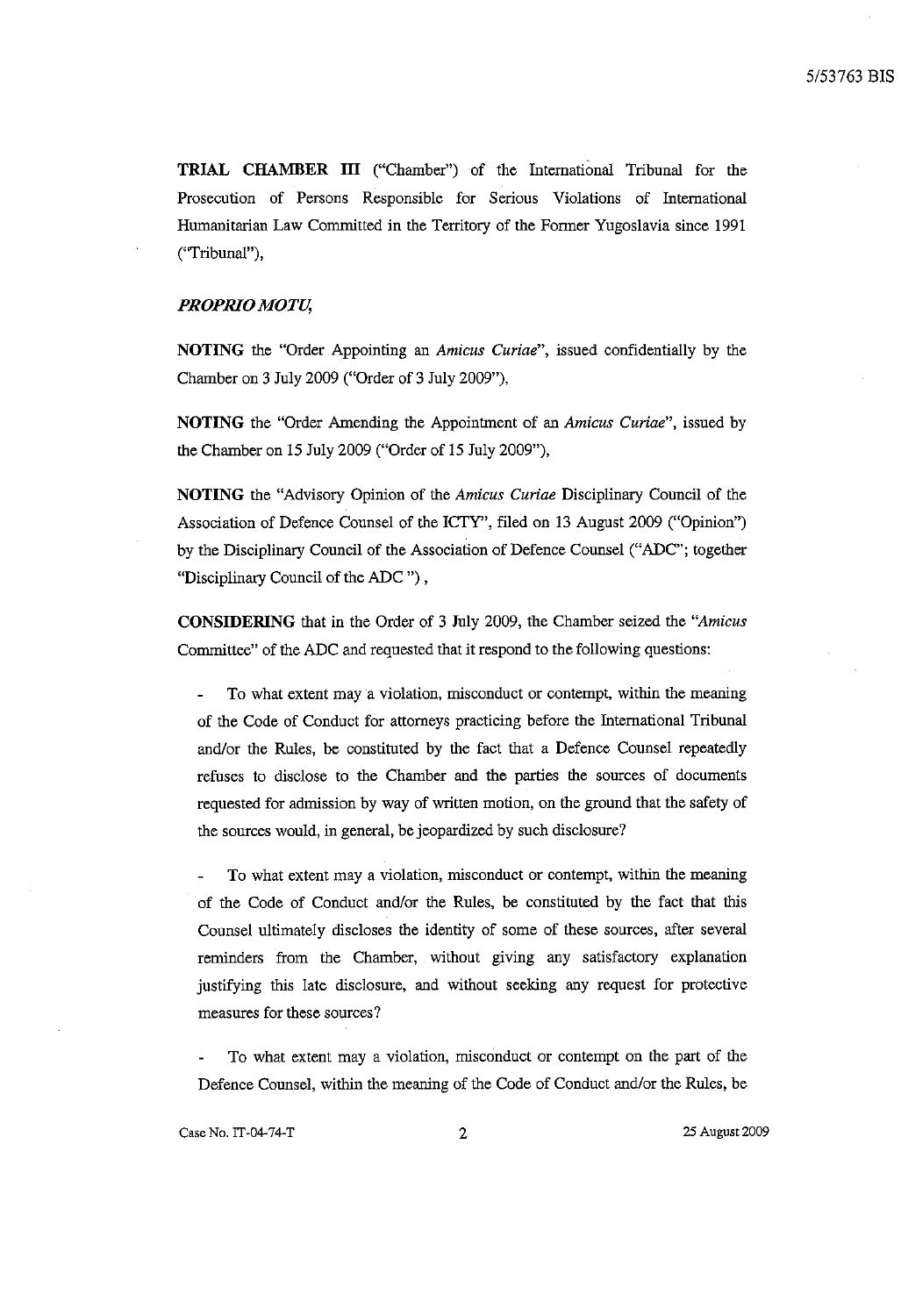constituted by the fact that some of these sources ultimately turn out to be witnesses for the Prlić Defence who testified in open session in the absence of any protective measures, several months before the request, by way of written motion, for the admission of the documents at issue?.<sup>1</sup>

CONSIDERING that in the Order of 15 July 2009, the Chamber authorised the transfer of the Chamber's request for an opinion contained in the Order of 3 July 2009 to the Disciplinary Council of the ADC, to the extent that the latter has the jurisdiction to address the questions asked by the Chamber from the various angles specified by the Chamber.<sup>2</sup>

**CONSIDERING** that in its Opinion, the Disciplinary Council of the ADC first recalls the range of applicable provisions governing its jurisdiction<sup>3</sup> and concludes, on the basis of these provisions, that it has the jurisdiction to give its opinion on certain aspects of the questions asked by the Chamber, but not on others.<sup>4</sup>

CONSIDERING, therefore, that the Disciplinary Council of the ADC indicates that it does not have the jurisdiction to provide an opinion on whether or not certain conduct may or may not constitute contempt of the Tribunal if such an opinion may usurp the fact-finding function of the other organs of the Tribunal as described in Rule 77 (C) of the Rules.<sup>5</sup>

CONSIDERING subsequently, that the Disciplinary Council of the ADC sets out that unless it is seized of a complaint in accordance with Article 18 of the Constitution of the ADC<sup>6</sup> or comes into possession of information relevant to Article 17 of the Constitution of the ADC, it is not incumbent upon to make factual determinations on the misconduct of a defence counsel, responsibility for which falls within the jurisdiction of other organs of this Tribunal, $^7$ 

**CONSIDERING** that with regard to the questions asked by the Chamber in the Order of 15 July 2009, the Disciplinary Council made general observations on professional

Case No. IT-04-74-T

25 August 2009

 $1$  Order of 3 July 2009, pp. 5 and 6.

<sup>&</sup>lt;sup>2</sup> Order of 15 July 2009, p. 4.

Opinion, paras 8 to 40.

Opinion, para. 7.

Opinion, paras 21 to 24.

<sup>&</sup>lt;sup>6</sup> "Constitution of the Association of Defence Counsel Practicing before the International Tribunal for the Prosecution of Persons Responsible for Serious Violations of International Humanitarian Law Committed in the Territory of the Former Yugoslavia since 1991", amended on 23 October 2004 ("Constitution of the ADC").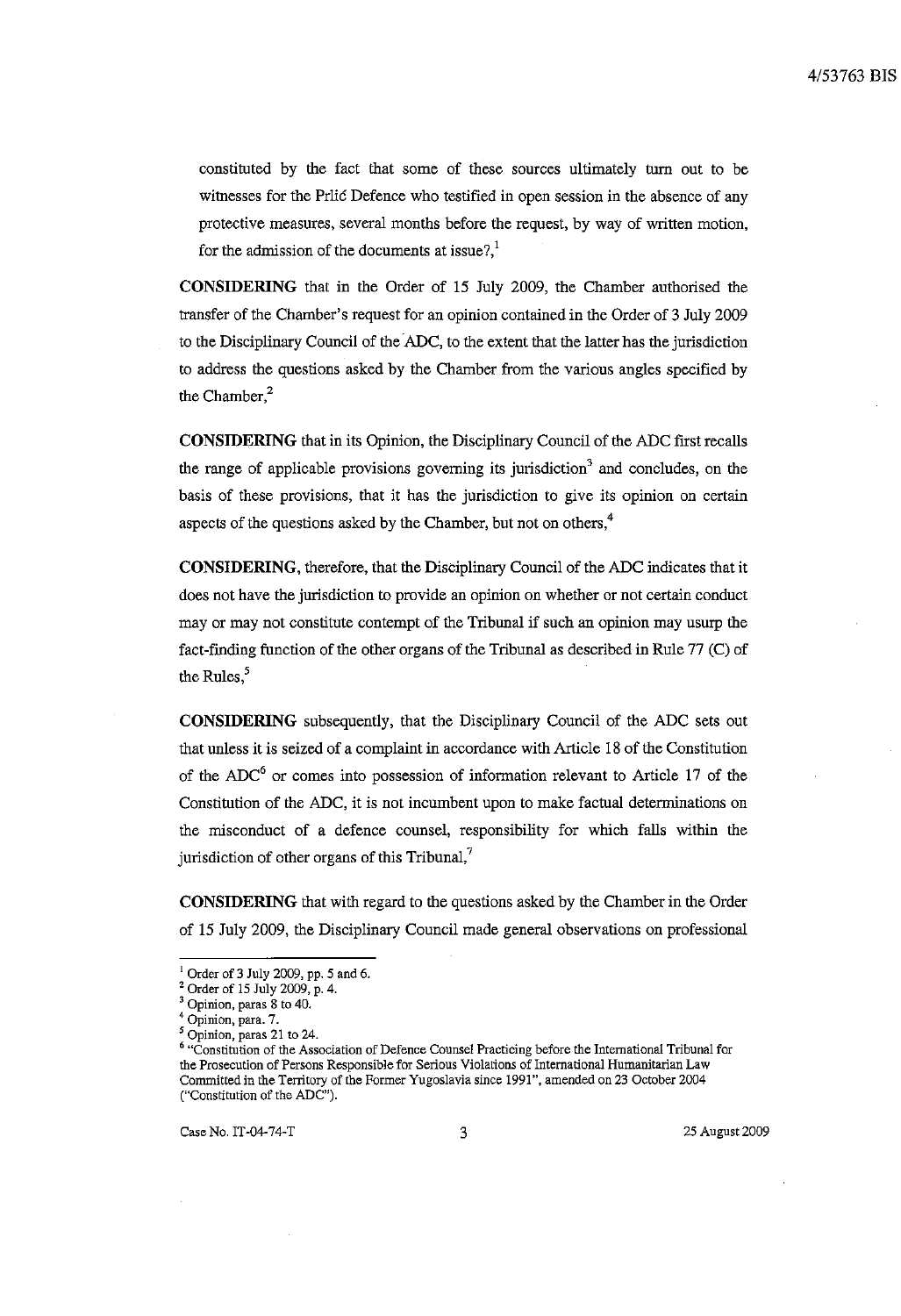conduct that should be adopted by counsel in situations described in the said questions.<sup>8</sup>

CONSIDERING, however, that the Disciplinary Council of the ADC submits that the question of whether the counsel in question knowingly or continuously refused to comply with a Chamber's decision or to abide by the Rules and the question of whether the conduct of this counsel in the three situations described in the Order of 15 July 2009 constitutes professional misconduct according to Article 35 of the Code of Conduct, are questions that depend on the circumstances of the case at hand<sup>9</sup> and it is not incumbent upon the Disciplinary Council to resolve them in its Advisory Opinion, $10$ 

CONSIDERING that the Disciplinary Council of the ADC concludes that in light of the circumstances any informed opinion on the questions asked by the Chamber in the Order of 15 July 2009 can only be given after counsel has been given the opportunity to be heard, $^{11}$ 

**CONSIDERING** that the Chamber notes the considerations submitted by the Disciplinary Council of the ADC in its Advisory Opinion in response to the questions asked in the Order of 15 July 2009,

CONSIDERING that the Chamber also notes the limitations facing the Disciplinary Council of the ADC in the exercise of its mandate, namely the fact that it does not have the jurisdiction for a fact-check into alleged misconduct that falls outside Articles 17 and 18 of the Constitution of the ADC, or to give its opinion on the question whether alleged misconduct may or may not constitute contempt of the Tribunal.

CONSIDERING that while the Disciplinary Council of the ADC does not exclude the possibility that conduct of the counsel in question conforms to the applicable rules of conduct, it also does not exclude the possibility that it does not conform,

Case No. IT-04-74-T

<sup>&</sup>lt;sup>7</sup> Opinion, para. 26.

Opinion, paras. 41 to 71.

Opinion, paras 45, 52, 60, 68, 70 and 71.

 $^{10}$  Opinion, paras 52, 60, 63 and 68.

<sup>&</sup>lt;sup>11</sup> Opinion, para. 72.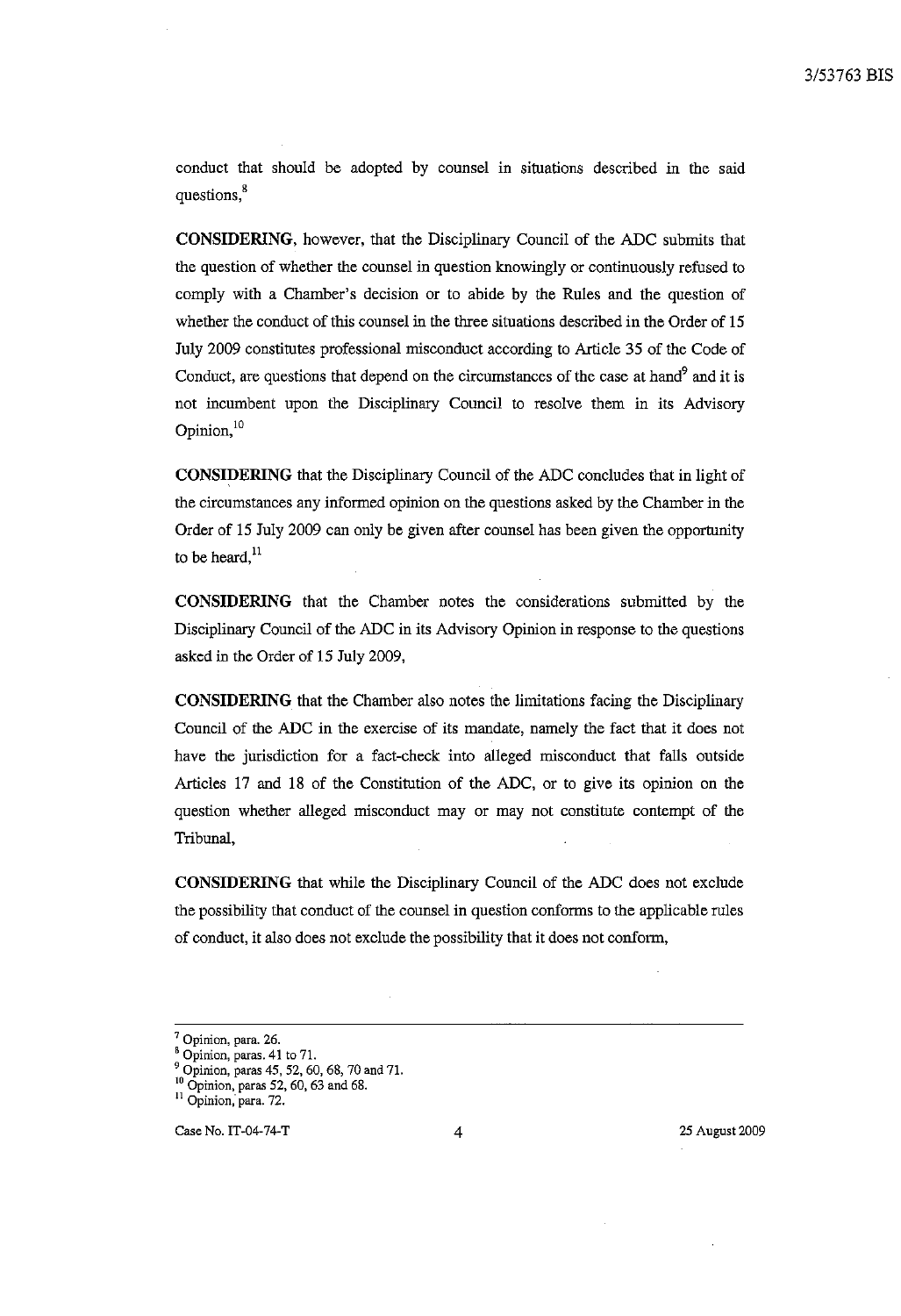**CONSIDERING** that if the Disciplinary Council of the ADC does not have the jurisdiction (о address the three questions asked Ьу the Chamber *from* the various angles specified Ьу the Chamber in the Order of 15 Јиlу 2009, the Chamber deems it necessary in the interest of justice to invite another *amicus curiae* to respond to the questions asked by the Chamber in the Orders of 3 and 15 July 2009 and to investigate the facts described in the Order of 3 Јиlу 2009,

СОNSIDЕШNG that the Chamber deems it advisable that the *amicus curiae* who is to be appointed becomes acquainted with the considerations put forward by the Disciplinary Council of the ADC in its Opinion,

**CONSIDERING** that the investigation Ьу the *amicus curiae* will Ье conducted confidentially and that the *amicus curiae* report at the end of the investigation will be issued confidentially,

CONSIDERING that, in any event, the Chamber will not be able to adjudicate on the possibility of initiating proceedings against the counsel in question or of closing this file until the end of the investigation by the *amicus curiae*,

### **FOR** ТНЕ **FOREGOING REASONS,**

**PURSUANT** ТО Rule 74 of the *Rules,* 

**REQUESTS** that the Registry to appoint an *amicus curiae* capable of investigating the facts described in the Order of 3 Jиly 2009,

**REQUESTS** that the *amicus curiae* who is to be appointed respond to the questions asked Ьу the Chamber in its Orders of 3 and 15 Јиlу 2009, патеlу:

То what extent тау а violation, misconduct or contempt, within the meaning of the Code of *Conduct* and/or the *Rules,* Ье constituted Ьу the fact that а Defence Counsel repeatedly refuses (о disclose (о the Chamber and the parties the *sources*  of *documents* requested for admission Ьу way of written тойоп, оп the ground that the safety of the sources would, in general, be jeopardized by such disclosure?

То what extent may a violation, misconduct or contempt, within the meaning of the Code of Conduct and/or the *Rules,* Ье coustituted Ьу the fact that this